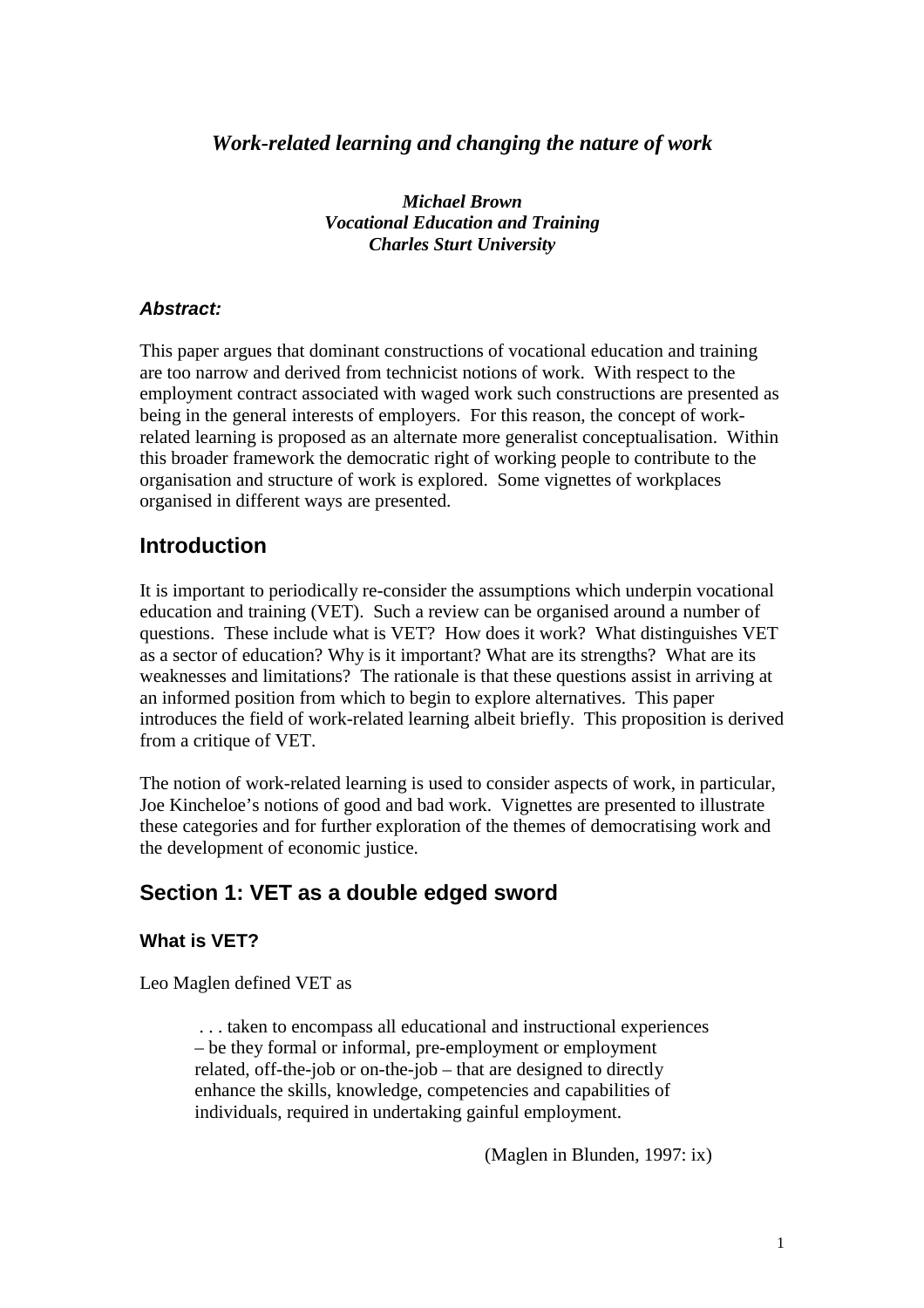Subsequently, a program is distinguished as a VET program when it is designed with the intention and purpose of being for gainful employment. Smith and Keating (1997: 3), describe VET as 'an international term that describes the development and improvement of skills and knowledge for the specific purpose of improvement in an individual's capacity in productive work'.

## *How does VET work?*

John Stevenson (1990) has argued that course design in VET is based on three principles. These are relevance, responsiveness and uniqueness. Firstly, VET courses are relevant in the sense that they are based on the current requirements identified and agreed to by employers. Employers who are the buyers of labour in the exchange transaction that occurs in the labour market are one of the major stakeholders in VET and have certainly become the major powerbroker. VET courses set out with the primary aim of developing the skills, knowledge and attitudes that employers want. This links with the policy initiative of developing a training market and moving decisions about training to the demand side of that market. VET courses emphasise those skills, knowledge and attitudes that employers deem to have value on the labour market and which the employers are prepared to purchase and reward through the remuneration of wages. In this way, VET programs can be described as imparting 'market driven knowledge' or 'valuable' knowledge.

In the same way, VET is said to be responsive. Responsive in the sense of addressing the skills and knowledge 'demands' of the market. The relevance and responsiveness of VET courses give them utility and usefulness. Stevenson's third principle of uniqueness has become more problematic though no other sector of education systemically hands such important determinations about knowledge, curriculum and pedagogy over to employers and corporate interests.

It is suggested then that one of the primary concerns of the VET field has become how to fit working people to the demands of employers. In recent times, VET research and practices have been focused upon attempts at improving the efficiency of these endeavours. In the main, the VET field, from practitioners through to researchers, finds these activities to be unproblematic. In fact, it can be argued that access to power and inclusion within this field is awarded to those that not only believe in, but who can actively contribute towards improving the efficiency of the existing system.

## *Why VET is important?*

Over the past decade, a great deal of emphasis has been placed on arguing for workplace reform justified by an argument for developing a future based on a highly skilled workforce. The major strategy within this approach was the development of skill based career paths, where wages were aligned to competency, and skill acquisition was rewarded with increased wage remuneration.

Such an approach makes VET important to working people (worker/learner/citizens) as it provides a pathway and a potential for increasing their power, through access to increased wages. Therefore, participation in VET programs provides learner/workers with access to skills and knowledges that have been deemed by employers, the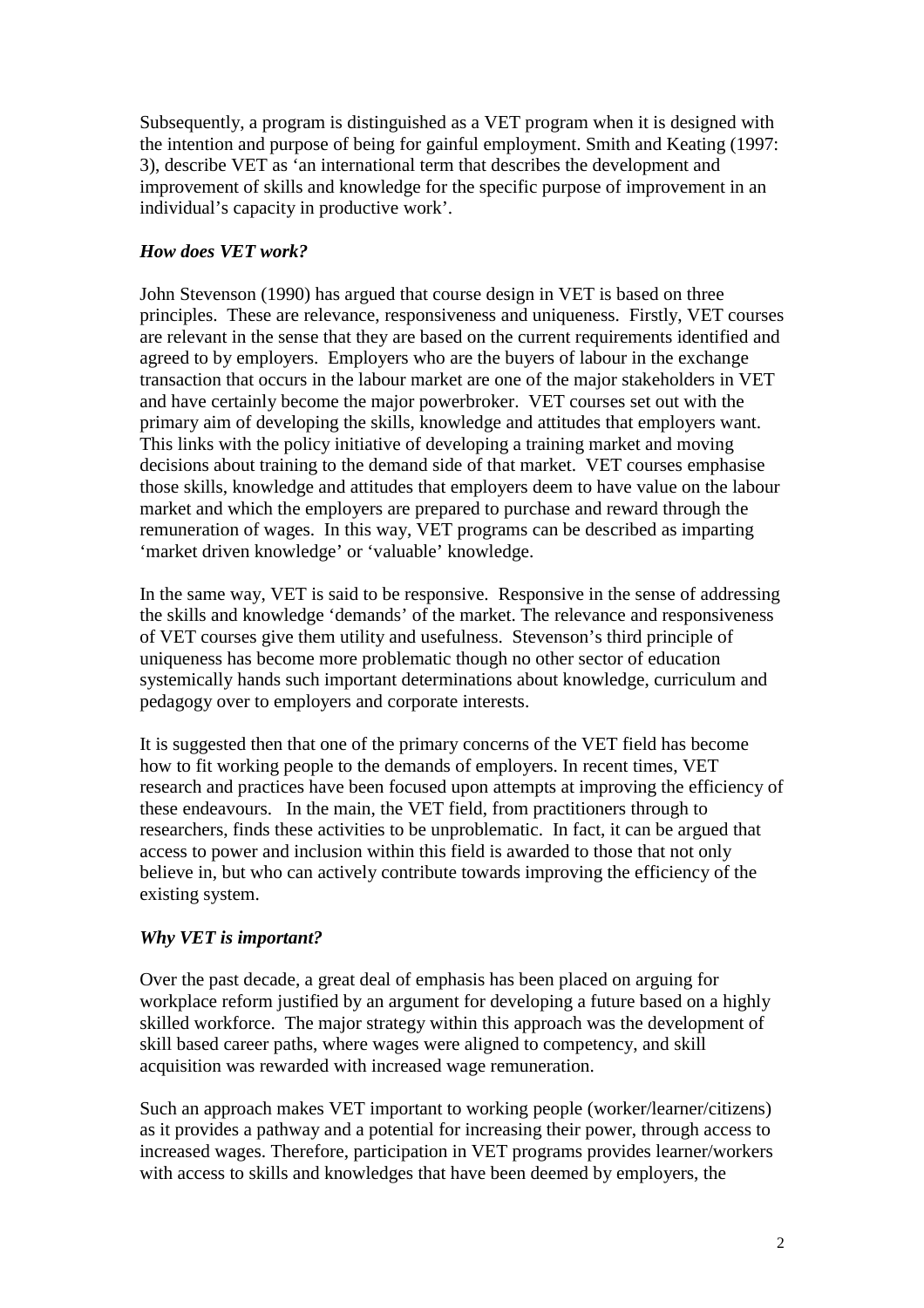purchasers of labour power, to have value on the labour market. The acquisition of skills and knowledge potentially improves workers bargaining power within the exchange relations of the workplace and labour market. In this way providing worker/learners with access to increased wages is presented as a significant form of empowerment. While this paper recognises this important role of VET programs it also argues that because workers remain fundamentally within the wage/labour relations of the workplace and labour market that any improved position within that relationship can only represent a limited form of empowerment. It also attempts to open up discussion on whether this has to be so or instead might worker/learners/citizens develop a different type of education that is more appropriately aligned to a pro-active, collective 'class' interest. Such an education might emphasis the human agency of working people and their role as citizens in a democratic society.

#### *The critique of VET?*

As with any field, expert opinion is often divided and contested. Joe Kincheloe (1999:112) explains that, 'in 1916 John Dewey clearly delineated the problems with mainstream vocational education: It perpetuates the weakest aspects of the industrialised economy, thus becoming an instrument in the construction of "the feudal dogma of social predestination". . . . .'. In response, Dewey felt that a democratic vocational education would realise and teach "the full intellectual and social meaning of a vocation.", (Kincheloe in Gabbard, 2000: 323 – 333; Kincheloe 1999).

Democracy is a concept that is derived from the Greek words, demos – the people and kratein – to rule. Hence democracy is about 'the people rule'. Parker & Guelle (1998) explain 'all the procedures and protections that we usually associate with democracy – elections, rights to debate, a free press, for example – are simply a means to achieve 'the power of the people'. So while educators (and others) tell working people that we live in a democracy, and that education within a democratic society is a social good, we use course design procedures that fit working people to the demands of employers, simply because employers have buying power in the labour market. VET professionals attempt to do this by developing curriculum and pedagogical practices that will achieve this match up in the most efficient way possible. VET practitioners and researchers alike call this empowering our students as we justify it by providing course participants with skills, knowledge, attitudes and credentials that will improve their bargaining position in the labour market. In theory, this occurs by increasing the worker/learner's human capital. Ignored is the fact that working people are not involved in the process. Meanwhile VET professionals use their position as educators to tell working people that these programs are in their best interests. Considering the amount of evidence that disputes the effectiveness of human capital theory, particularly that associated with race/ethnicity, gender and class but also age, disability and place, it is suggested here that this might be seen as undemocratic and hegemonic from the point of view of working people.

#### **VET: some of the strengths and weaknesses**

VET can in many ways be considered as a double-sided sword. The strengths of VET offer advantages to the participants in these courses. Yet in many cases these may be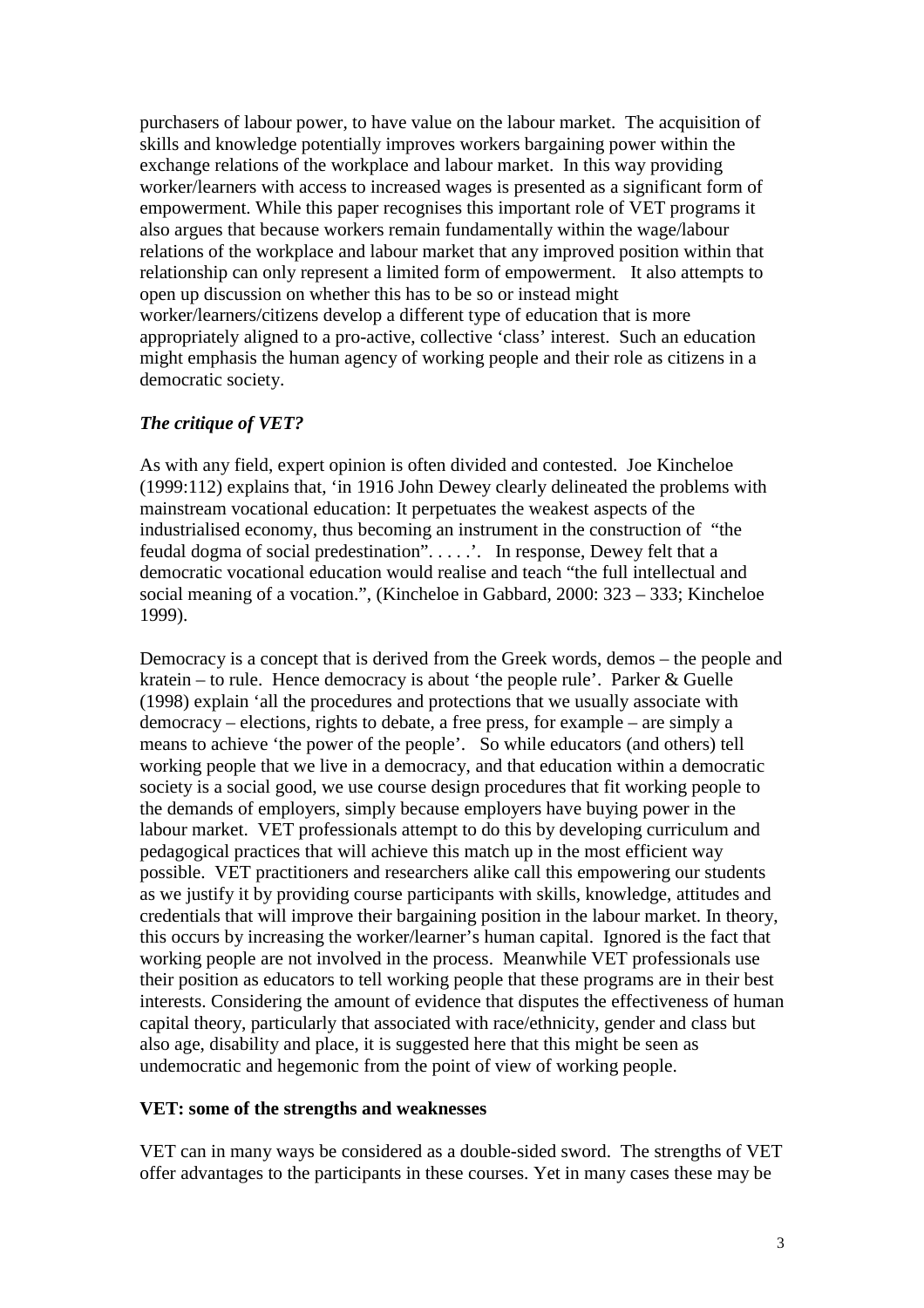realised at some cost. The three principles from Stevenson cited above mean that the VET qualifications when completed would be matched to the specific and current requirements of the job. Participants in VET courses will develop abilities that employers want and are willing to pay. In this way, their abilities will have utility and value on the existing labour market. This places graduates of VET programs in good stead within the capitalist political economy.

For some this also represents a major weakness of VET. For in the same way, it may subordinate the worker/learners to the interests of capital. The determination of what constitutes 'useful' knowledge for working people is in the hands of employers. The knowledge of working people gets left to managerial prerogative and the market. Subsequently, it may be contrary to the interests of the learners.

In summary, on the one hand, VET can have strengths relating to currency and alignment with the requirements of the labour market and in this way it is empowering. On the other hand a critique can be developed which argues that VET programs are often narrowly focused, instrumental, technicist, corporate, undemocratic and hegemonic to some of the broader class interests of the learners – at its worst VET might be considered the 'lackey' sector.

However if we accept the possibilities of such a critique, what can be done? Can this critique begin to identify and lay the foundations for more desirable approaches? Two possible approaches are outlined below. The first is very general and broad in its scope – this is the notion of work-related learning. The second is more specific and can be considered a subset of the first. This involves what has been called 'a critical postmodern pedagogy of work'.

# *Section 2: Work-Related Learning*

My own experience of work, and of workplaces, leads me to believe that there are indeed very many important aspects of work to be systematically considered and learnt - beyond productive skills. In its simplest form, work-related learning is *for* and *about* work and draws on multiple perspectives. It recognises that the activity of work can be contextualised in many different ways. It seems that part of active participation in a democracy would necessarily involve consideration of bigger picture aspects of how work fits within particular contexts. One line of analysis could locate work within, and interwoven with a complex array of social, technical and economic relations.

## *A critical postmodern pedagogy of work*

Joe Kincheloe (1999:181) suggests that there are five traditions in American VET programs. The first facilitates student decisions about careers. Second, VET helps students develop the skills needed to obtain and keep a job. Third, it provides students with an alternative educational environment that will benefit underachieving students and discipline problems. Four, VET teaches students technical work skills, and finally, it solves larger society's economic problems. Kincheloe acknowledges these roles but goes further to suggest a different approach which he calls 'a critical postmodern pedagogy of work'. Kincheloe's approach is derived from the application by McLaren, Giroux and others, of critical theory to schools and pedagogy, (hence,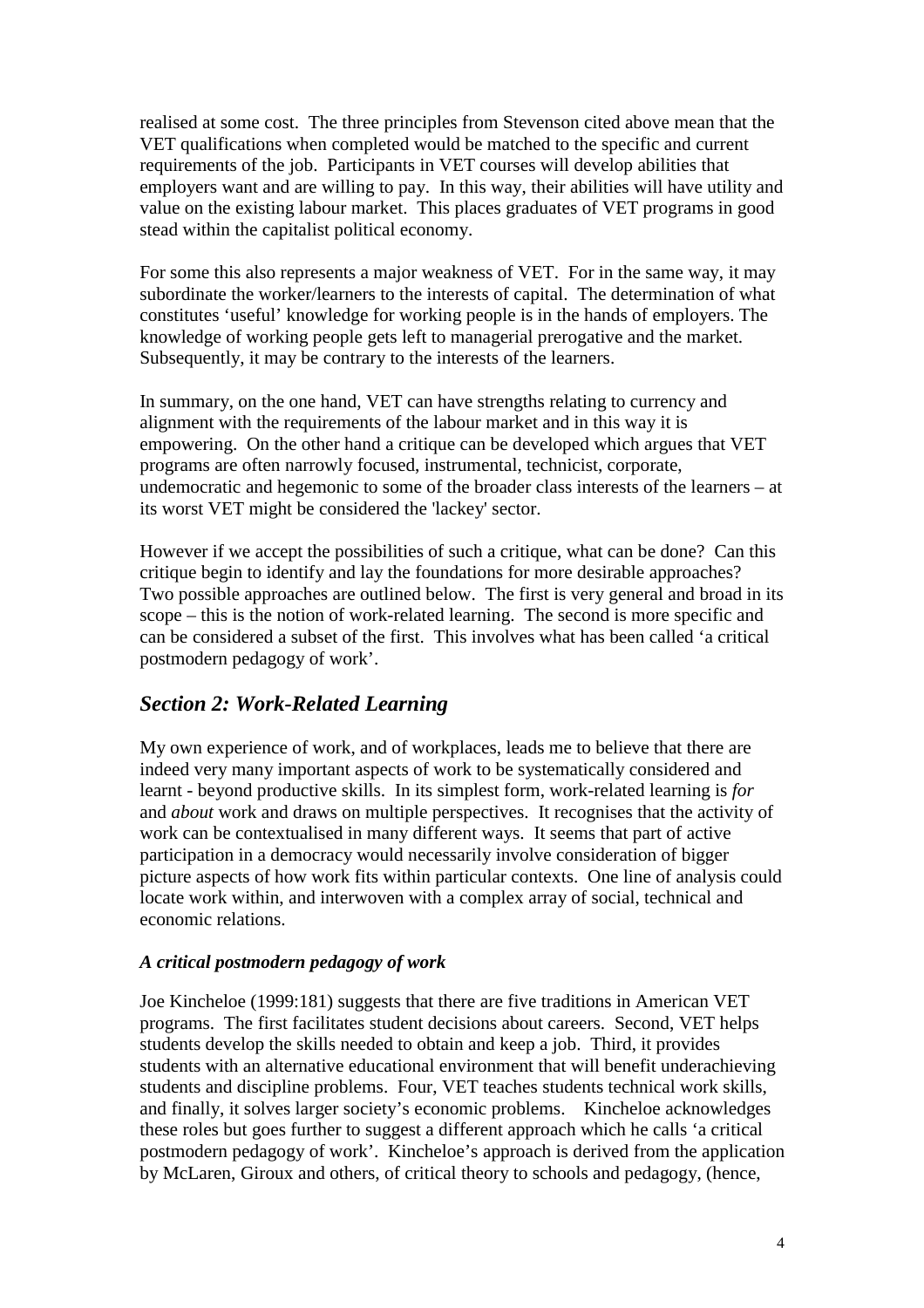critical pedagogy) but Kincheloe takes this concept and applies critical pedagogy to work and vocational education. Simon, Dippo and Schenke (1991), others working in this field, argue that work education and vocational education rarely questions takenfor-granted and dominant ways of seeing. Instead they suggest that a critical pedagogy of work should take as its purpose the challenging of comfortable assumptions about work and education. Therefore a critical pedagogy of work involves the problematising of work, and of the education that is associated with work.

Early in this century, John Dewey presented an analysis of work pointing out problems that existed. Unfortunately, his list is still relevant today and remains a good place to begin to explore issues around work and education. On this list are corporate power and its misuse, an inequitable distribution system, an irrational system of production, constricted information flow and an abundance of misinformation, technologies not attuned to human needs, class stratification, bureaucratisation of work and life, and the failure to democratise the scientific method, (Kincheloe 1995:56).

The most generic feature of a critical postmodern pedagogy of work is its recognition of the relationship between power, work and education. From there it teaches students how to evaluate work, and how to identify faults and contradictions in work situations. This approach acknowledges that the self-esteem of men and women and their standing in the community is often closely related to work. Such an approach also embraces a new economics that takes the cultivation of human potential vis-a-vis the ethics of difference and solidarity as its starting point. It begins to restore the knowledge of the work process and the overview of the relation of the job to the larger economic process back to everyday workers. Further it understands that work and work education are important sites of identity production.

Like other critical pedagogies, a critical postmodern pedagogy of work, utilises and encourages, a language of critique and a language of possibilities. The next section of this paper explores these two ideas through the notion of 'bad work' and 'good work', (Kincheloe 1999: 64 –90).

#### *Bad Work*

A critical postmodern pedagogy of work problematises work. Turning the language of critique to analysis of the workplace immediately identifies two of the major issues relating to work – these are exploitation and alienation. Marx argued that these were features of capitalist production. He believed that alienation was an objective state embedded in the capitalist labour process. Noon & Blyton (1997) explain,

> [Alienation] is an unavoidable objective state in which all workers find themselves. It manifests itself because in selling their labour power, employees are relinquishing the right to control their own labour, thus discretion over how and when work should be undertaken becomes the prerogative of employers. This subordination of employees to employers (or to managers as agents of capital) makes the activity of work a degrading and dehumanising activity.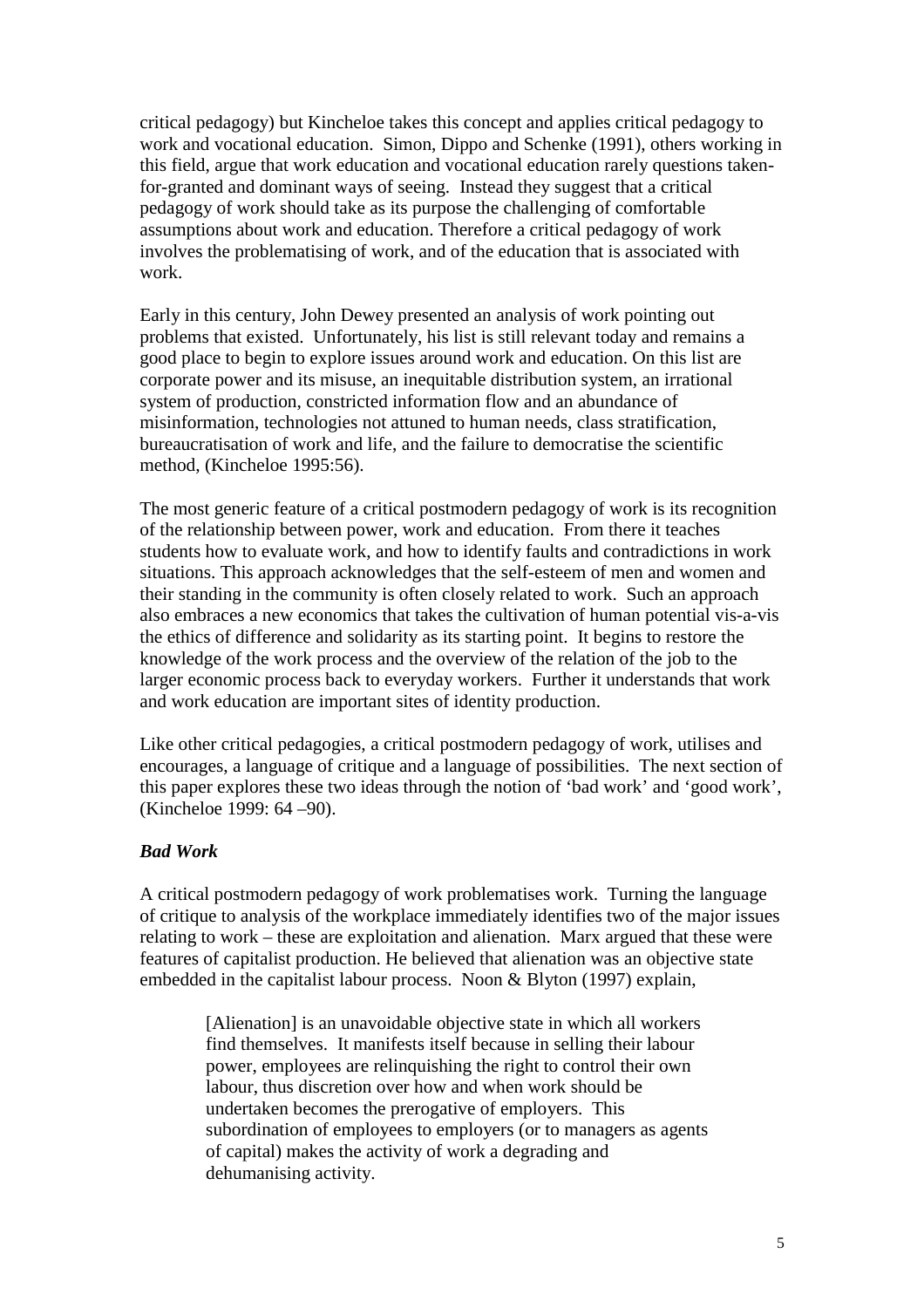Marx also foresaw an alternative construction of labour power under non-capitalist conditions. It is proposed here that such a pathway can be related to the notion of 'good work', while exploitation and alienation are aligned to 'bad work'.

Kincheloe (1999) has developed a list of eight features that he suggests characterise 'bad work'.

- (1) Social Darwinism: workers must operate under the law of the jungle. Those who succeed at work are the fittest.
- (2) Nature as enemy: one of the basic of human struggle involves man versus nature.
- (3) Science as fact provider: positivism covertly shapes the nature of the workplace.
- (4) Efficiency as maximum productivity: worshipping the bottom line
- (5) The supremacy of system efficiency and cost benefit analysis models, or the effectiveness of standardised inputs in the quest for agreed upon outputs
- (6) People proof jobs: designing work so that no matter how dumb a worker might be, the job can still be done.
- (7) Short term goals: the absence of ethical vision
- (8) The contingency of human happiness and human motivation as the acquisition of better consumer items. The first commandment of modernism is thou shall consume.

#### *Good Work*

Good work is founded on an attempt to establish economic justice and workplace democracy. These call for alternative social, technical and economic relations of work. In keeping with the intentions of a critical pedagogy of work and following the idea of developing a language of possibilities, we next turn to Kincheloe's listing of ten principles for good work.

- (1) the principle of self direction, good work as a labor of risk
- (2) the principle of the job as a place of learning work as a research laboratory
- (3) the principle of work variety freedom from repetitive boredom
- (4) the principle of workmate cooperation overcoming the fractured social relations of the workplace
- (5) the principle of individual work as a contribution to social welfare
- (6) the principle of work as an expression of self workers are more than the sum of their behaviours
- (7) the principle of work as a democratic expression freedom from the tyranny of authoritarian power
- (8) the principle of workers as participants in the operation of an enterprise until workers are active participants talk of workplace cooperation rings hollow
- (9) The principle that play is a virtue and must be incorporated into work.
- (10) The principle of better pay for workers in relation to the growing disparity between managers and workers.

It is suggested that these principles are useful yet remain abstract and that it is in the exploration of actual workplaces, both, exemplars and ordinary where such features can become authentic. The next section presents four vignettes.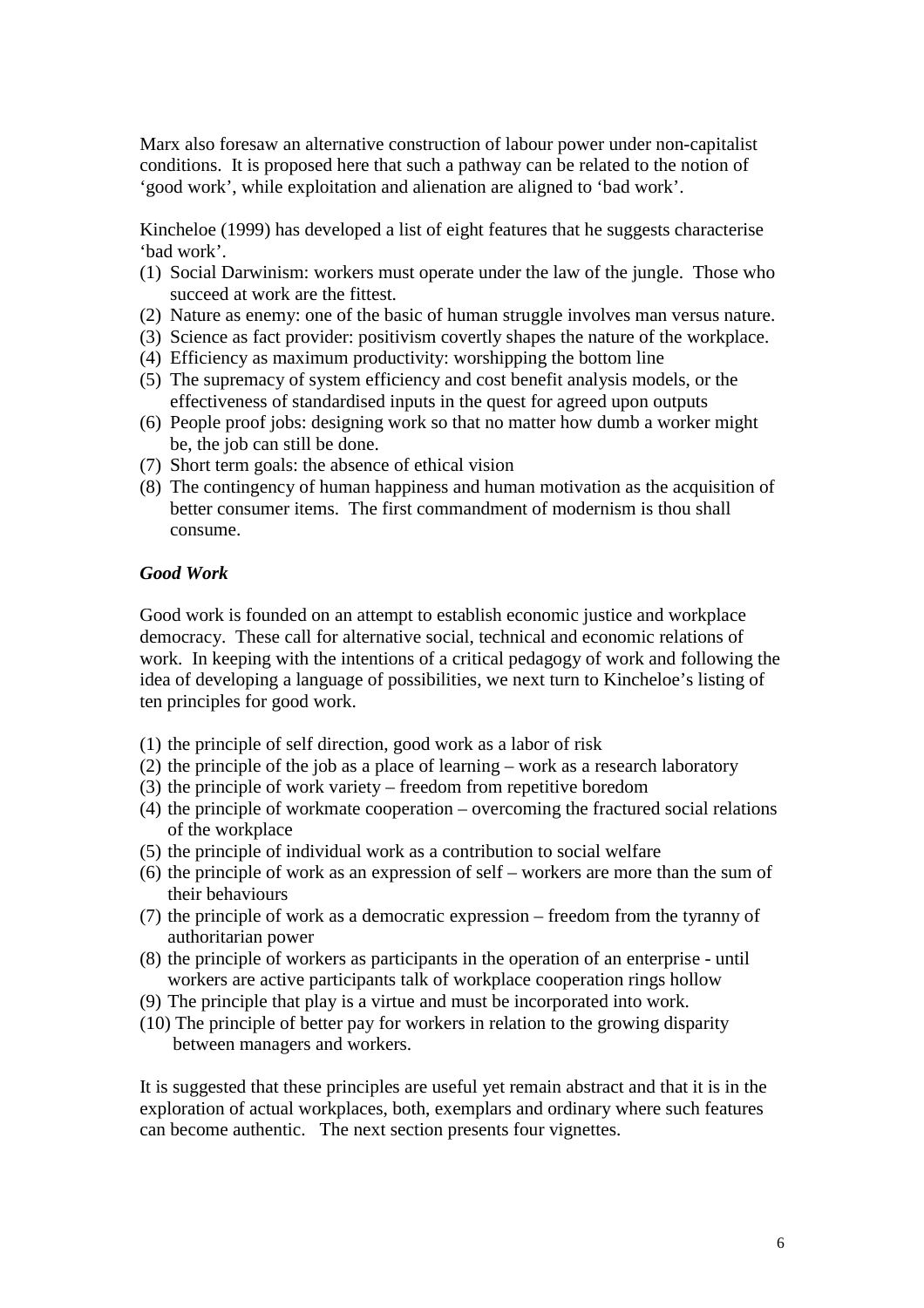# *Section 3: 'Actually existing workplaces'*

This section provides four vignettes of workplaces that are considered exemplars of some of the principles and features listed above. The first two are representative of workplaces during the 1970s and have an historical significance. The remaining two are representative of workplaces in particular regions. It is envisaged that the curriculum content for a critical postmodern pedagogy of work could contain many such vignettes. Again these are intended to contribute to the development of a language of critique and a language of possibilities.

## *Vignette #1: Chrylser Corporation - Detroit (1970)*

Dan Georgakas and Marvin Surkin (1998: 9-11) recall the story of James Johnson in their book *Detroit: I do mind dying*. Johnson was a black autoworker at the Gear & Axle plant of the Chrysler Corporation in Detroit. The plant had been the site of a number of bitter wildcat strikes and in one two week period there had been two industrial deaths from on-the-job accidents. In 1970 car production reached 6.5 million while in the same year, the United Auto Workers (UAW) records show that their were 15,000 injuries in auto factories across the country. On July  $15<sup>th</sup> 1970$ , James Johnson entered the plant where he worked with an M-1 carbine hidden in the trouser leg of his overalls. He took out the carbine and shot dead, a black foreman, a white foreman and a white job setter.

Johnson had no record of violence and these actions were considered to be totally out of character. Johnson did not drink, he wasn't a ladies man, and in fact he was a bible reader. However on the morning of the shootings Johnson had received a suspension after he had refused to participate in a work speed up. After further review, it was found that Johnson had been treated unfairly in other incidents by the company where he had been docked pay and lost vacation time.

In his defence his attorney presented evidence to show that the Chrysler plant at Eldon was one of the most dangerous in the country. His lawyer took the jury to the scene of the shooting so that they could judge the harshness of the working conditions for themselves. The jury later acquitted James Johnson finding that he was not responsible for his actions. In a separate court action, in May 1973, Johnson was awarded compensation from Chrysler.

In 1970 productivity in the auto industry was at a high and further increases were being sought. As productivity rose, so did the number of serious accidents, and of the 4000 workers that worked at the plant at Eldon, some 70% were black. The company called its production methods automation, but the workers at the plant coined the term "niggermation" and the plant at Eldon was the most "niggermated factory in Detroit", (Georgakas & Surkin, 1998: 86 – 106).

## *Vignette #2 Lucas Aerospace (1974 – 75)*

During the 1970s the British based Lucas Aerospace worked on and made equipment for Concorde. Some similar companies had experienced major rationalisations and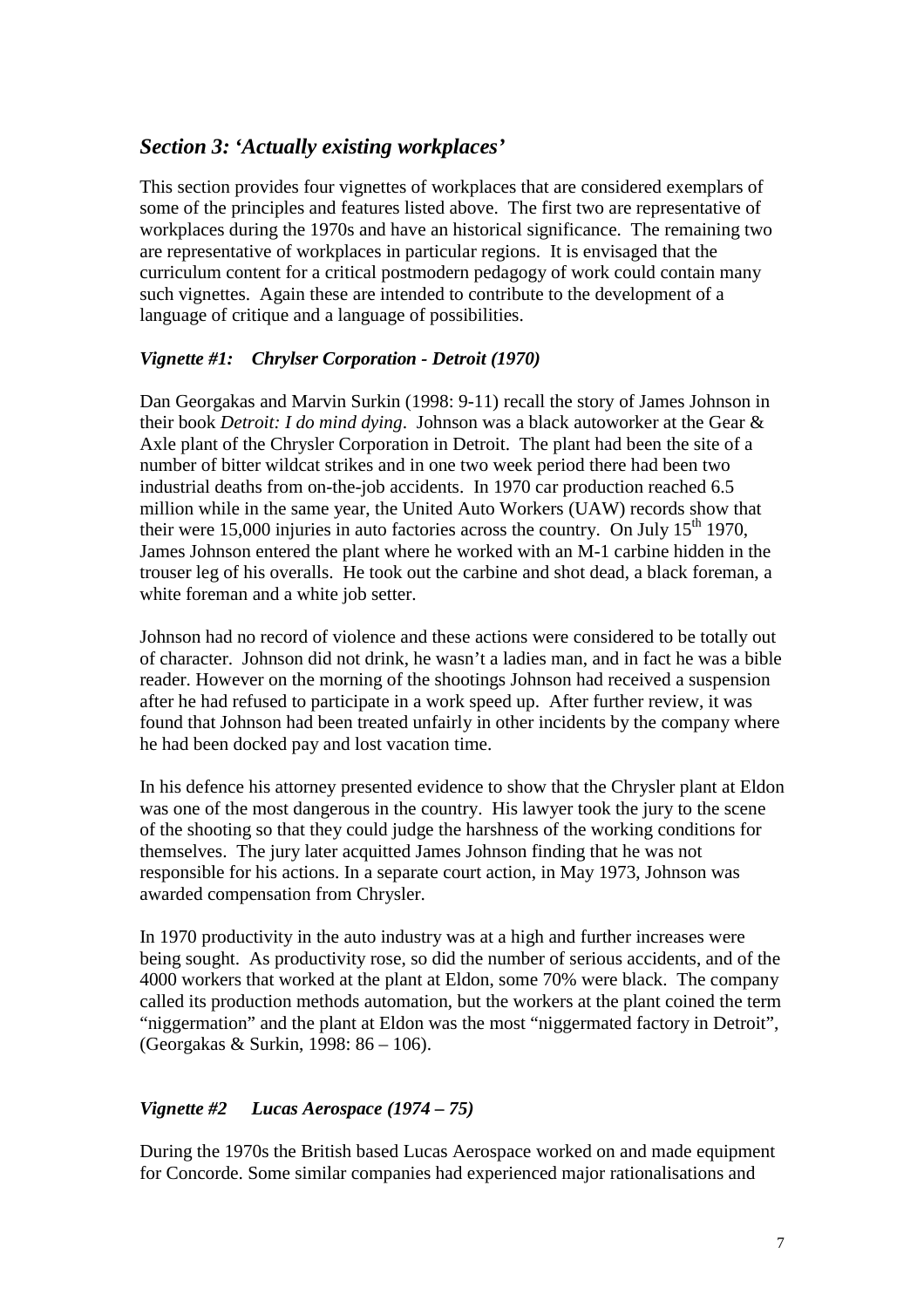restructures; GEC had recently sacked 60,000 workers with a wide range of skills. This sent shock waves through those working at Lucas and they subsequently formed a company wide union Combine committee. The Combine committee is quite unique in the British trade union movement. First, because such a committee crosses over a number of sites, thus stopping workers at one site being pitted against those at another. Second because the committee links together the representatives of technologists and engineers through to the semi-skilled workers on the shop floor.

As structural unemployment closed in on these workers they decided to resist. For the workers at Lucas it seemed absurd that they had all these skills, knowledge and facilities, while at the same time society urgently needed equipment and services, which they could provide, but which the market economy was incapable of linking.

Mike Cooley (1987), a key participant, suggested that four contradictions influenced what happened at Lucas Aerospace. First there was an appalling gap existing between what technology could provide for society and what it actually provides. Second, their seemed to be a tragic waste of our society's most precious asset, the skills, ingenuity, energy, creativity and enthusiasm of its ordinary people. Third, the myth that computerisation, automation and the use of robotic devices will automatically free human beings from soul destroying, backbreaking tasks and leave them free to engage in more creative work. Four, a growing hostility in society towards science and technology as presently practised.

The workers at Lucas prepared a document which described in detail the nature of its workforce, it detailed their ages, skills, qualifications, the machine tools, equipment, and laboratory facilities. They put this information together with the scientific staff and the design capabilities and sent it in a letter to some 180 authorities, universities, trade unions and other organisations. The recipients were chosen on the grounds that they had been active in some substantial way in calling for the humanising of technology and the use of technology for socially responsible ways. In their letter they asked what could a workforce with these skills and facilities make that would be in the interests of the broader community. This telling exercise received only four individual responses.

Next, the Combine committee asked its members in a questionnaire what they thought they should be making and in a four-week period the committee received 150 different product ideas. In an effort to save their jobs the committee put together an alternate plan of what they could be doing at the plant which they intended to present to management for their consideration. Writing up of the plan started in January 1975 and was completed in January 1976, (Wainwright & Elliott 1982; Cooley 1987).

The plan had four parts. The first part was documentation of the productive resources at Lucas Aerospace. The second part provided an analysis of the problems and needs facing these workers as a result of changes in the aerospace industry and the world economy. The third part was an assessment of the social needs, which the available resources could meet. The fourth section detailed proposals about products, the production processes, the employment development program, which could contribute, to the meeting of these different needs.

The product range was classified into six major areas: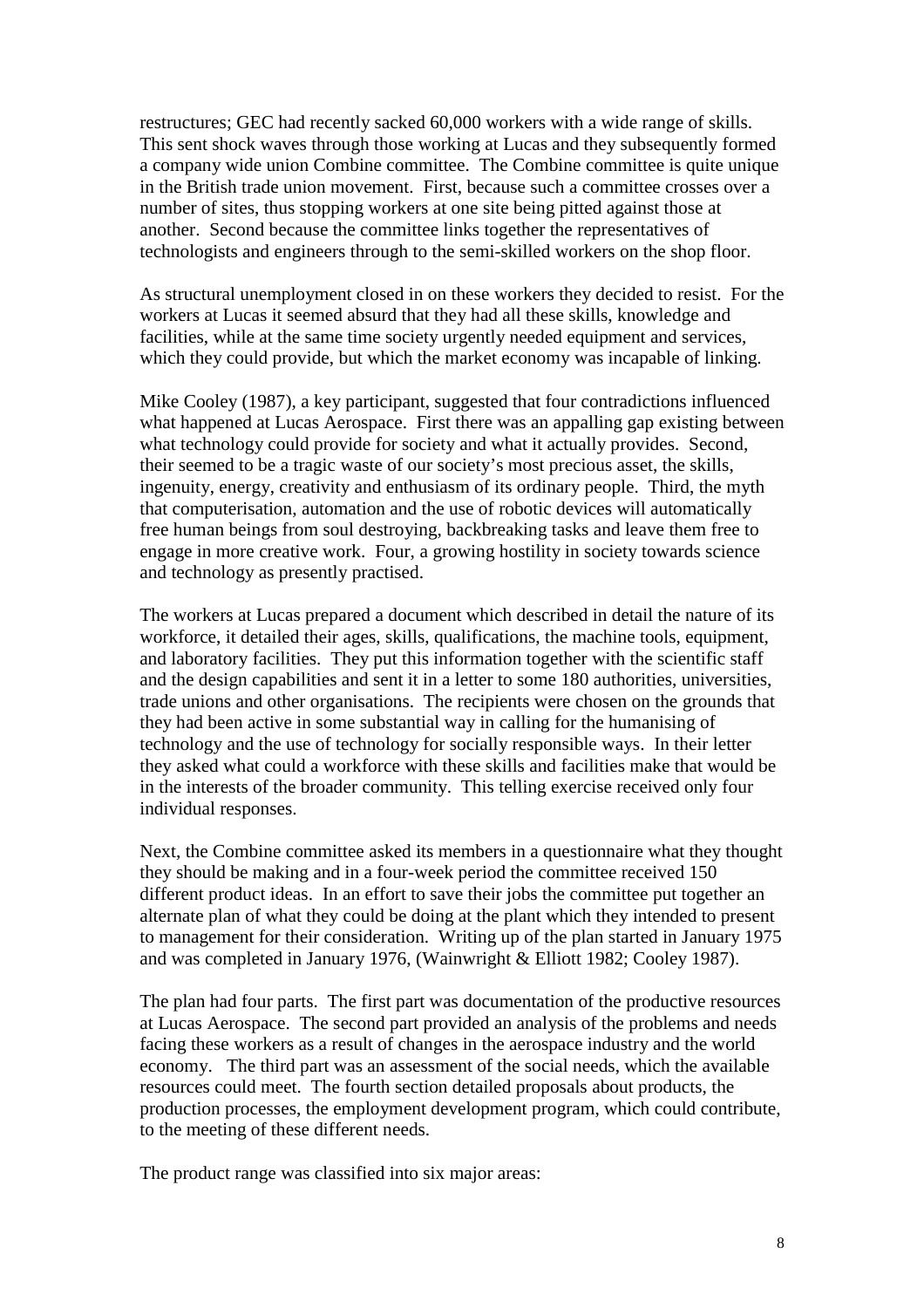- (1) Medical equipment which included kidney machines, artificial limb control, a hobcart which gave people with spina bifida mobility and a life support system for ambulances.
- (2) Alternative energy sources, this included heat pump units, solar cell technologies, windmills and fuel cell technologies.
- (3) Transport system, including a road/rail vehicle, airship, and a hybrid power pack for motor vehicles;
- (4) Braking systems;
- (5) Oceanics which included submersible vehicle;
- (6) Telechric devices, remote control equipment and 'hands at a distance' devices.

On the 9<sup>th</sup> January 1976, 37 shop stewards meet with 7 members of Lucas top management and in a two hour meeting the stewards presented the plan. The personnel manager accepted the plan but was non-committal. The managers agreed to bring a reply back to a second meeting. This meeting never took place and management did what it could to shelve the plan.

Bill Williams, a technical manager summed up what was really at stake "I'm quite sure personally that the issue was not the viability of the products from an engineering point of view: the real issue at stake was who manages Lucas". In May 1976, the company offered a written response, which they distributed throughout the Plant but never formally gave to the Combine committee. In this they wrote,

> ' . . . . the company reminds the report's authors that it has a longstanding capability and reputation for producing a wide range of aerospace systems and components, and believes that the only way to secure jobs in the market economy is to manufacture the products which the Company is best at producing efficiently and profitably'

(Wainwright & Elliott 1982: 115)

At issue was the question of 'who manages Lucas Aerospace, and to the senior managers this was a non-negotiable issue. At the heart of that issue, were power, control and managerial prerogative.

## *Vignette #3 The Maquiladora*

Karmel & Hoffman (1999) tell us that the maquiladoras – foreign owned assembly plants clustered along the Mexico – US border – are one manifestation of a worldwide trend in which industrial production is concentrated in areas with an abundant supply of low wage labor. Maquiladoras, also known as export- processing plants, first appeared in 1965 when the Mexican government initiated the Border Industrialisation Program as a means of attracting foreign investment. The BIP was aimed at lowering unemployment through the shifting of some US production to locations of low cost labor in Mexico. This strategy didn't work out as planned, as the unemployed male workers were further displaced as the industry showed a preference for women workers - who were hired more cheaply and would presumably offer a more pliable and docile labor force (sic).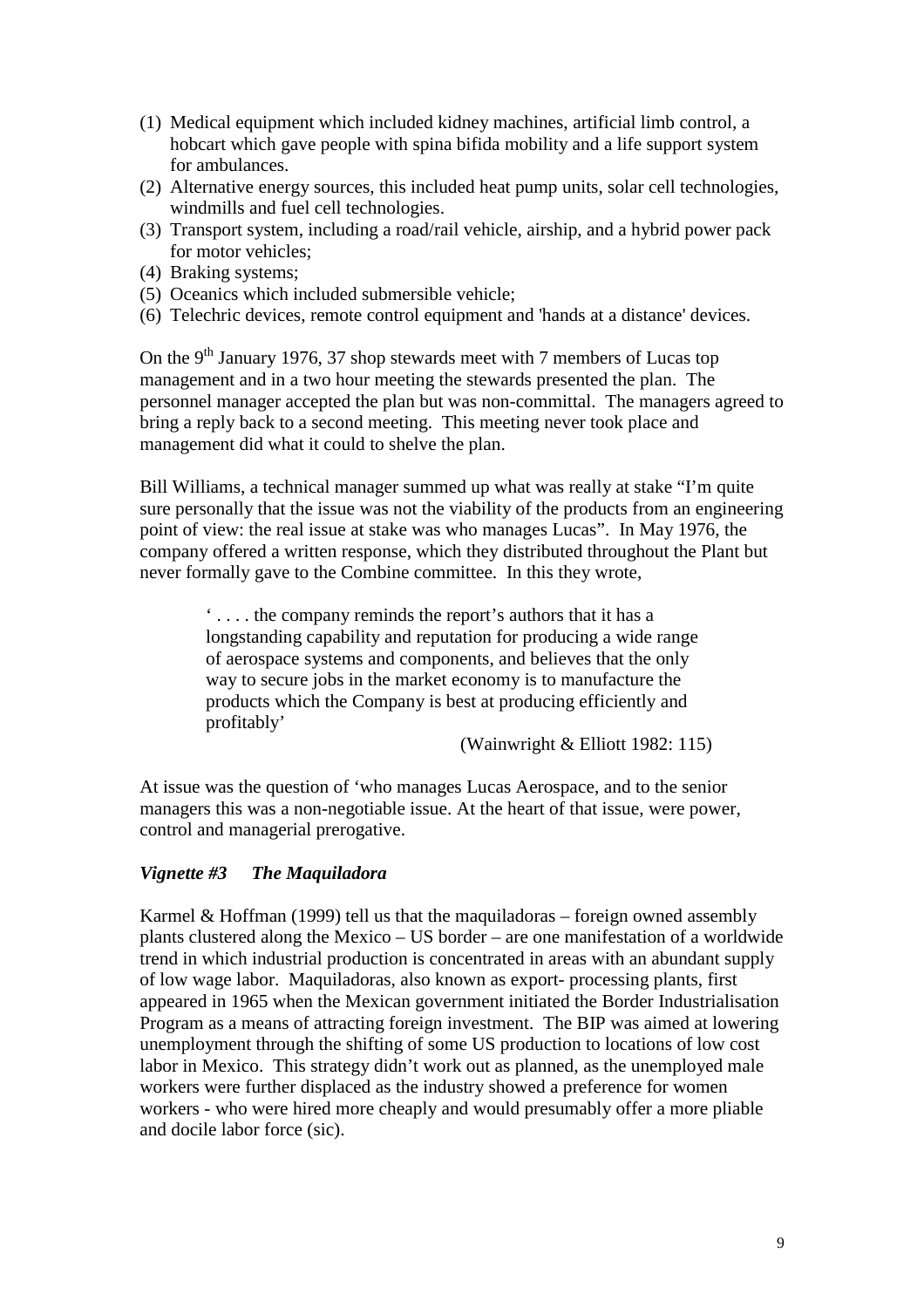In 1998 there were over 3000 maquiladoras with over one million employees. 81% of these were production workers and 56% of these were women workers. 75% of the maquiladoras were located along the border and 79% of the employees lived in the border region. 832 of the maquiladoras were in garment assembly and textiles while 470 were involved in electrical and electronic accessories, 450 were manufacturing of other items and 340 were assembling furniture and related items.

Under NAFTA the tax breaks were not confined to the border region and so it was expected that this would relieve the strain of some of the border regions. The maquiladoras are exempt from paying local taxes and so left with no funds for infrastructure and services; living conditions in their locality became harsh.

The Maquiladora towns show a particularly lopsided form of urban development. Mostly industry operates in clean, modern industrial parks with state of the art facilities while thousands of workers live in cardboard shacks in shantytowns without plumbing, electricity, running water or garbage collection. Further, the lax enforcement of health and safety standards has attracted businesses that are looking to cut costs. This makes the workplaces and the nearby communities dangerous to work in, and to live. Inside the plants, worker safety is often overlooked in the interests of maximising profits. Meanwhile most maquila workers are earning the equivalent of \$25 to \$50 a week.

The Maquiladora industry operates as an export enclave. They operate in "free trade zones" which have little interrelationships with the host country's economy. Little of the raw materials or components are supplied from Mexican suppliers and there is little technological transfer. Profits from the industry are typically whisked off to the United States or South Korea where investors are based. Consequently, the maquiladoras do not promote true development of the Mexican economy. The industry offers a vivid example of the costs of economic policies that privilege corporate profits above all other considerations, rather than bringing them into balance with the needs of workers, communities and the environment.

Throughout Mexico and Latin America the term 'neoliberal' is in wide use referring to an overall framework for economic policy that emphasises privatisation, production for export, reduced public investment in health and education and social services, reduction or elimination of barriers to foreign investment, weakening of labor and environmental regulations, and fiscal and monetary policies that favour the needs of transnational capital. The maquiladoras have come to epitomise neoliberalism. Meanwhile regional agreements like NAFTA in the form of Asia Pacific Agreement on Economic Cooperation, the World Trade Organisation, and the currently postponed Multilateral Agreement on Investment look at continually expanding their realms of influence.

## *Vignette #4 Mondragon*

Macleod (1997) and Mathews (1999) explain that the idea for the cooperatives of Mondragon located in the Basque region came from a priest, Don Jose Maria Arizmendiarrieta. The development of the Mondragon Cooperatives has fallen into two phases. The first phase began in 1956 while the second occurred with an overhaul of the complex in 1991. The Mondragon complex has over 30,000 workers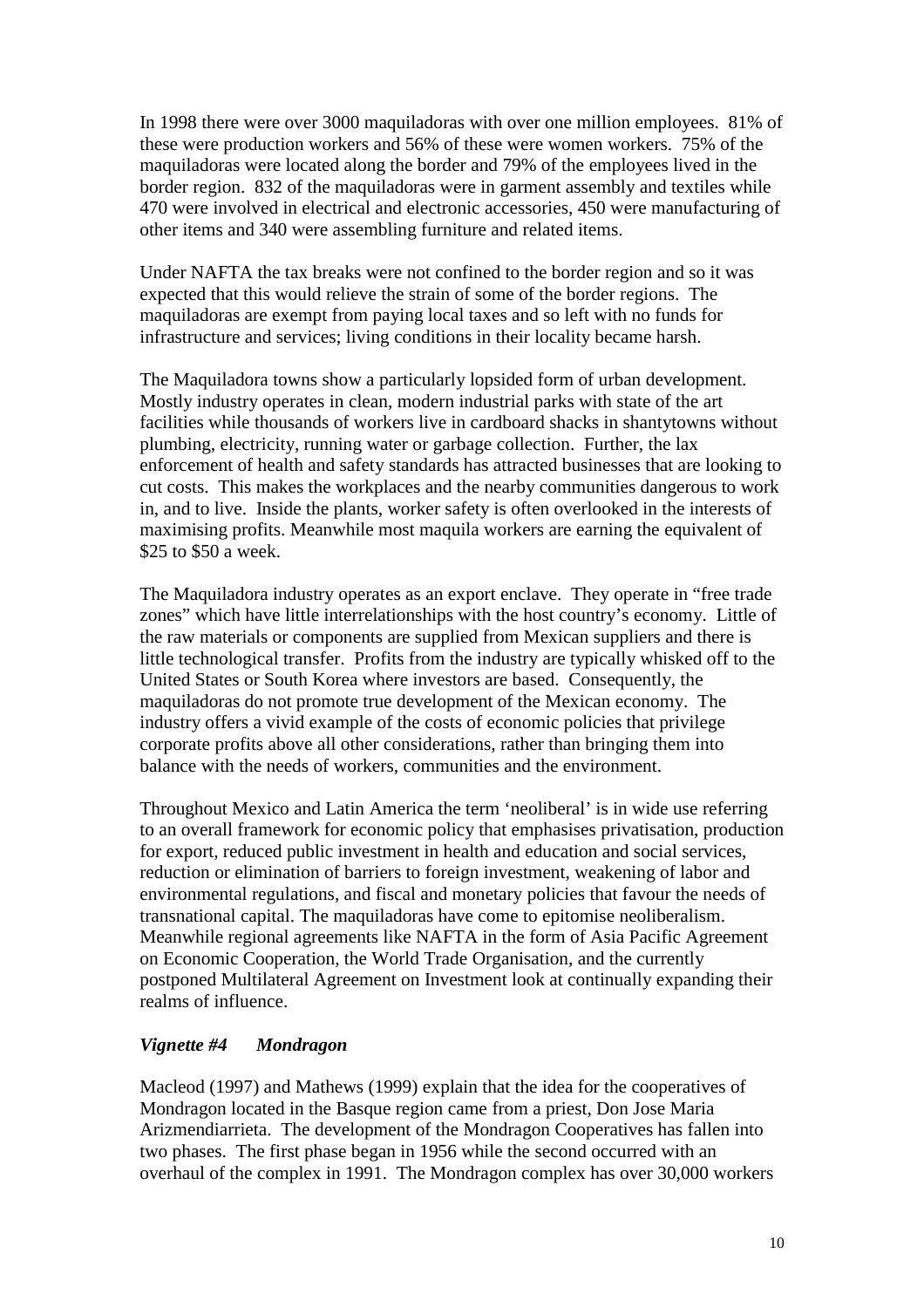and over six billion dollars in annual sales. This complex integrates businesses, a university, a research institute and a cooperative owned bank. The workers and their customers own the total complex. Named the Mondragon Corporacion Cooperativa (MCC) since 1986,

- MCC is a more important economic player in the Basque region than GM is in the USA;
- Ikerlan is the only Spanish research firm to meet the technical specifications for NASA;
- Caja Laboral Popular has been rated as among the 100 most efficient financial institutions in the world in terms of its profit/asset ratio;
- The Eskola Politecknika, enrols 2000 students, and is considered the best technical institute in Spain;
- MCC's distribution branch, Eroski, opened more "hyper-markets" than any other retailing group in the country;
- MCC's capital goods division is the market leader in metal cutting tools in Spain, as is its division that makes refrigerators, washing machines and dishwashers;
- MCC engineers have built turnkey factories in China, North Africa, the Middle East and Latin America. (Macleod 1997)

Initially, Don Jose Maria set up a technical school and in 1956 five young recently graduated engineers set up a business to put into place some of the ideas they had picked up from their teacher. The company called ULGOR derived from the first letter of each of their names initially produced oil stoves. With the assistance of their former teacher they borrowed money and went into production following principles of democratic decision making, profit sharing and community responsibility.

Ten principles underpin the Mondragon Cooperatives,

- 1. Open admission,
- 2. Democratic organisation,
- 3. Sovereignty of labour,
- 4. Instrumental character of capital,
- 5. Self management,
- 6. Pay solidarity,
- 7. Group cooperation,
- 8. Social transformation,
- 9. Universal nature, and
- 10. Education.

Mondragon has four enterprise groups, financial, industrial, distribution and corporate. The financial group has six enterprises, while the industrial has sixty-seven enterprises that produce a vast range of products from automotive parts, domestic appliances, bicycles and bus bodies. The distribution group has eight enterprises; Eroski, which has 264 stores, dominates the consumer sector. The corporate activities group consists of fifteen enterprises. These serve the total commercial complex as well as the community in general. The most important activities of this group are in the area of education and research. Within higher education is Alecoop, a student enterprise. This is a cooperative industry which originated as a spin off from the Polytechnical university. Interestingly, students work half the day in the factory and study in the university during the other half of the day.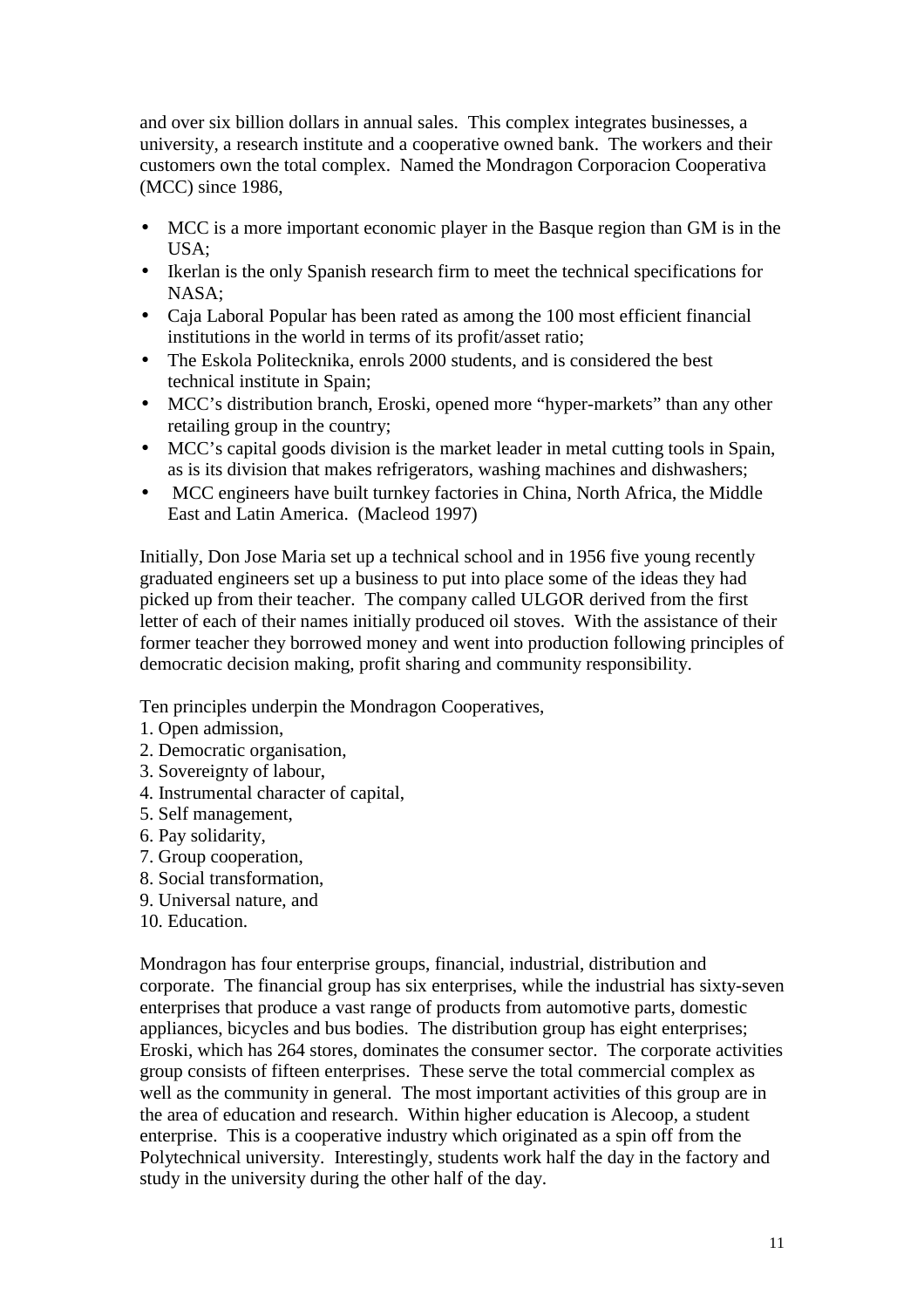Three economic aspects make the Mondragon Cooperatives unique. First is the wages, most groups use a 4:1 ratio as a guide to the range of wage differentials with none above 6:1. The elected social council allocates numerical values to each worker. Each worker is initially given a value of 1.0, so if a worker gains a technical diploma then this can be raised by 0.1. If however the worker is responsible for a team then 0.3 may be added to their value. Similarly, points are added for years of experience. The main factors in this equation are education, seniority, supervisory responsibility and performance evaluation.

The second economic aspect is the internal economics. A worker-member must make contributions. Initially, the worker's personal ability is tested during probationary period after which they are required to make a capital contribution of one year's wages. The worker can borrow this from the bank or set up a pay deduction system.

The third aspect is profit sharing. Any profits which remain after salaries and other expenses are then divided up in a pre-determined fashion. A typical division would be 10% to the socio-cultural fund; 20% to the company reserve fund; 70% to the worker-members.

This model of cooperation stands in contrast to most other organisations of production and utilisation of capital. The major feature is the primacy of labour and community and the subordination of capital to the requirements of the community. It is hoped that the four vignettes provide a snapshot into the potential such case studies might hold for the curriculum and pedagogy in the opening up of learning as it relates to work, and work practices for broader consideration by worker/learner/citizens.

#### *Conclusion*

An activist's approach soon gives rise to dissatisfaction with the dominant discourses as they are used in relation to VET in Australia. On the one hand, vocational skills and knowledges are important to provide working people with 'valuable' knowledge. This skill acquisition stands to theoretically increase workers human capital and improve their bargaining power in the labour market. Yet for worker/learner/citizens this involves a limited form of empowerment for as important as a means to accessing increased wages is, this form of empowerment remains within the capitalist relations of work.

What is proposed is that in conjunction to the development of 'valuable' knowledge worker/learners require space to be involved as active citizens in considerations of the nature of work, work practices and its nesting within broader political, social and economic contexts. To this end it can be argued that working people require 'a real education, not one that keeps them dumb'. This paper proposes that vignettes of work, hold potential as part of the curriculum content in such programs, but acknowledges that decisions on this need to be made by the participants in these programs, the learner/worker/citizens. These four vignettes also remain within the capitalist relations of work and so may be thought of as not going far enough. This then leads to explorations of other organisations and arrangements of work within alternate forms of political economy.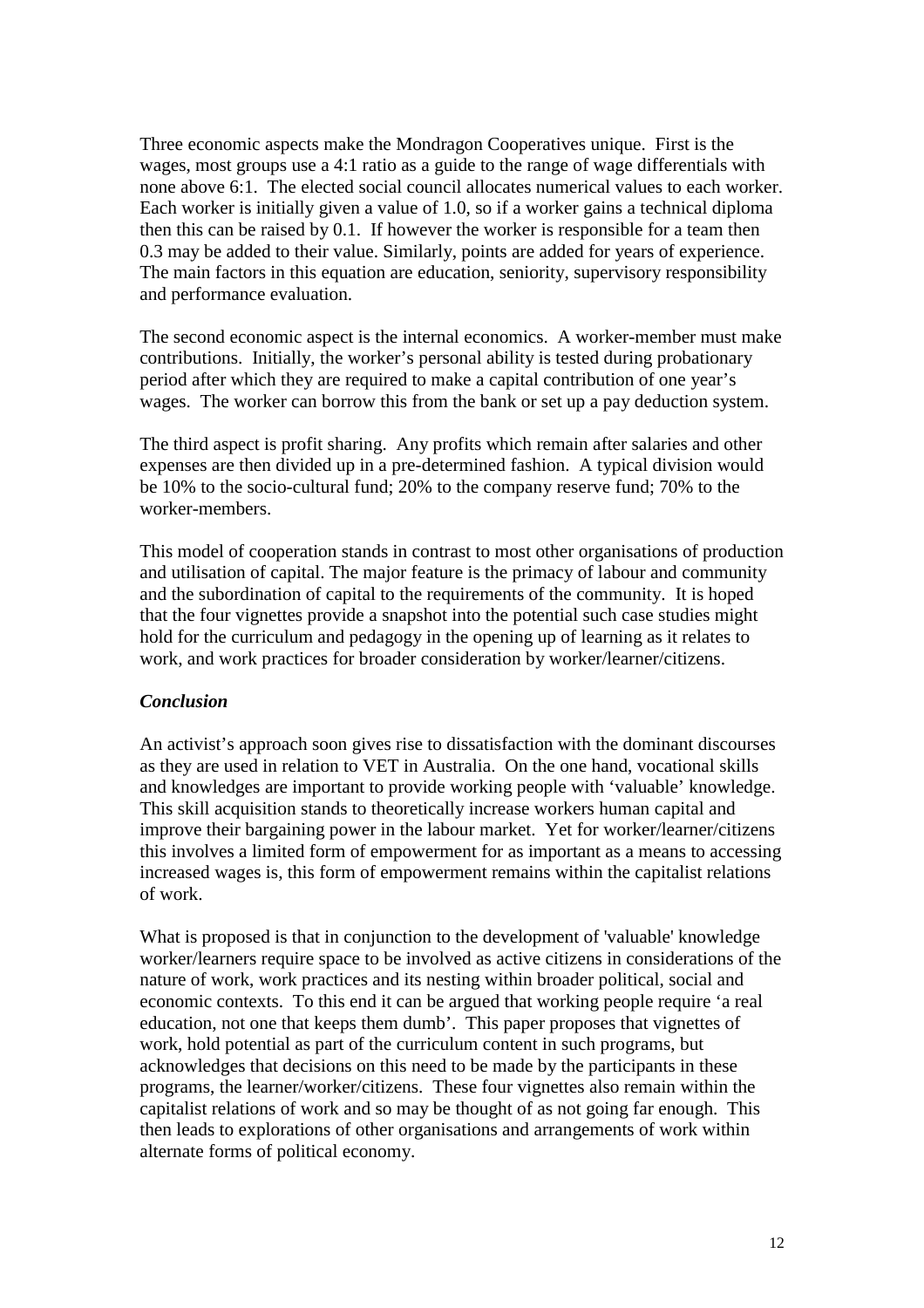Finally, it is envisaged that such re-conceptualisations will challenge those involved in VET teacher education to consider their own political and ethical stance as they contemplate whether they want to be involved in the education of architects or bees. If it's the former then it maybe necessary to consider a move to a broader field of work-related learning, of which VET occupies only a small part.

## *Bibliography*

Cooley M, (1987), Architect or bee? The human price of technology, Hogarth Press, London.

Georgakas D & Surkin M, (1998), Detroit: I do mind dying, (Updated edition), South End Press, Boston.

Kamel R & Hoffman A, (ed), (1999), The Maquiladora Reader: cross border organising since NAFTA, AFSC, Philadelphia.

Kincheloe J, (1995), Toil and trouble: Good work, smart workers and the integration of academic and vocational education, Peter Lang, New York.

Kincheloe J, (1999), How do we tell the workers? The socioeconomic foundations of work and vocational education, Westview Press, Boulder.

Kincheloe J, (2000), Vocational Education, in Gabbard D, (ed), Knowledge and Power in the Global economy, Lawrence Erlbaum Associates New Jersey, pp. 323 - 334.

Maglen L, (1997), Introduction, in Blunden R, (ed), Teaching and Learning in Vocational Education and Training, Social Science Press, Katoomba.

Macleod G, (1997), From Mondragon to America: experiments in community economic development, University of Cape Breton Press, Sydney, Nova Scotia.

Mathews R, (1999), Jobs of our own: building a stakeholder society: alternative to the market and the state, Pluto Press, Sydney.

Noon M & Blyton P, (1997), The realities of work, Macmillan Business, Basingstoke.

Simon R, Dippo D, & Schenke A, Learning work: a critical pedagogy of work education, Bergin & Garvey, New York

Parker M & Gruelle M, (1998), Democracy is power: rebuilding unions from the ground up, Labor Notes, Detroit.

Smith E & Keating J, (1997), Making Sense of Training Reform and Competency based Training, Social Science Press, Wentworth Falls.

Stevenson J, (1990), Curriculum and Teaching in TAFE, in Stevenson J, (1994), A Collection of Conferences Papers Presented by John Stevenson, Centre for Skill Formation Research, Griffith University, pp. 11 - 28.